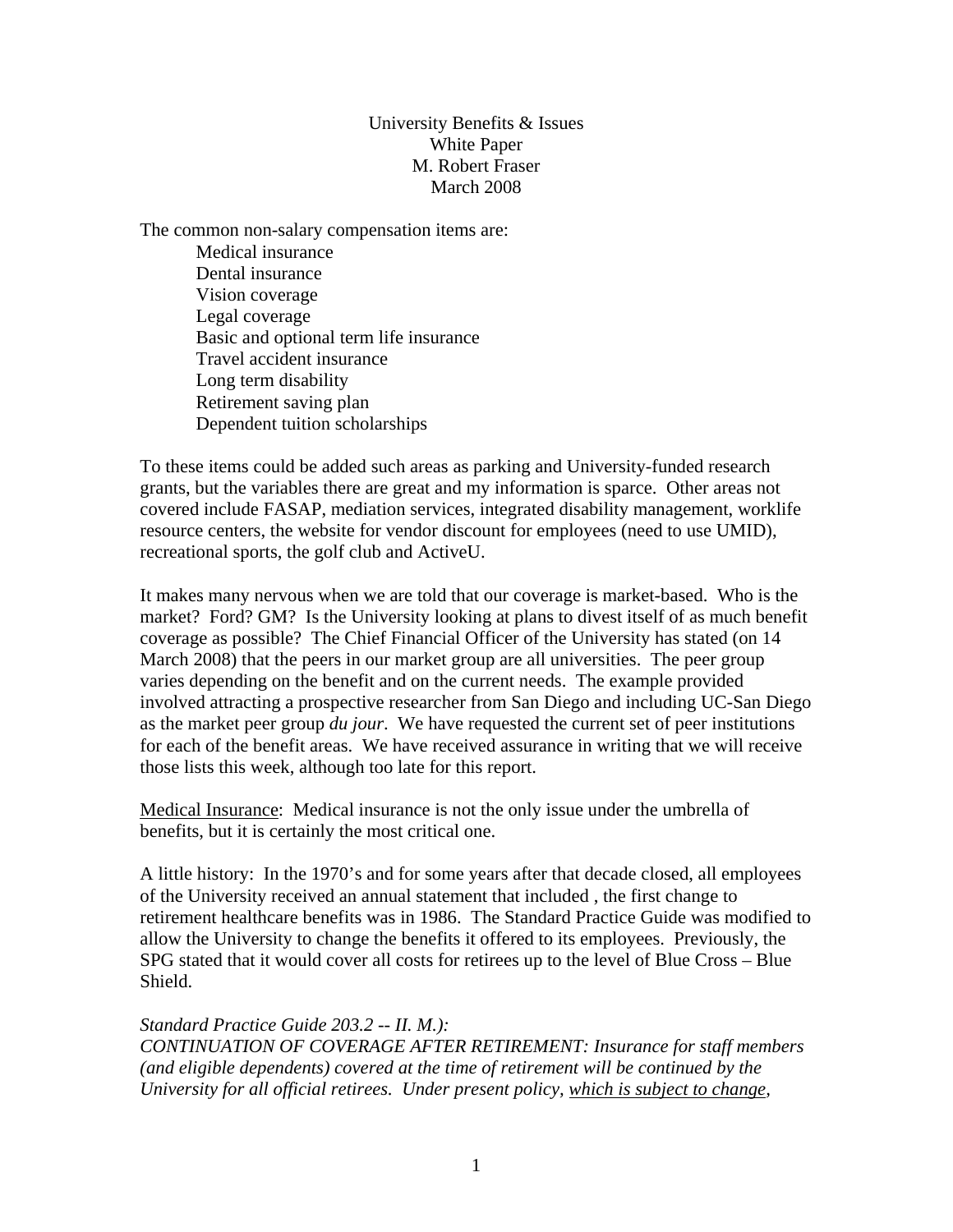[underline added] *the University pays the total cost of the Blue Cross-Blue Shield coverage for retirees, and contributes up to that amount for comparable HMO coverage. Refer to SPG 201.83 for information concerning health insurance continuation during phased retirement. Any excess HMO premium must be paid each month by the retiree. If the necessary premiums are not paid by the retiree, the HMO coverage will be canceled and the retiree will be reenrolled in Blue Cross-Blue Shield.* 

------modified 12-1-1986

The next change occurred in 1988. The *University Record* for 20 June 1988 stated: *Retirement Rules Adopted* 

 *The current retirement rules for faculty and staff, permitting retirement before age 50 with 30 years of service, will become permanent. They were adopted five years ago on a trial basis.* 

 *However, those who are hired after July 1, 1988, and retire before age 62 must pay "the full cost of health, dental, prescription drugs, life insurance and any other plans that might be made available" before age 62.* 

 *The current rules we adopted in 1983 "in an effort to liberalize the rules somewhat to facilitate retirements to the mutual benefit of departments and staff," Vice President James F. Brinkerhoff noted.* 

 *Under the rules, faculty and staff members must accumulate a certain number of years of service by certain ages to be considered retirees: 30 years of service at age 50 or under; 28 years of service at age 51; 26 at 52; 24 at 53; 22 at 54; 20 at 55; 18 at 56; 16 at 57; 14 at 58; 12 at 59; and 10 at 60 or older.*

 *Employees who meet these rules are allowed to stay in the University's group health, life and dental plans [when they retire] with the University paying the full cost for the employee and dependents*. [underlining added]

 *"Although we have seen some savings under these rules, we are recommending that the University's contribution be made less liberal for employees hired on or after July 1, 1988, Brinkerhoff said.* 

 *"The growing number of retirees and their survivors, combined with health care costs that are rising faster than inflation, will likely put a disproportionate strain on the University's already taxed budget in the years ahead.* 

 *"We recommend that anyone hired on or after July 1, 1988, and who retires before age 62 pay the full cost of benefit plans until age 62. At age 62, the University would begin to contribute the same amount that is paid for current retirees/survivors. It also is recommended that a department be given the option of paying the pre-age 62 cost if it wishes to encourage early retirement."* 

The cost of medical coverage

Before 2004, the University paid 100% of the insurance premiums for both current and retired employees. In 2003, the University premiums were as follows:

| <b>Plan</b>                  | University paid | Payroll<br>deduction |
|------------------------------|-----------------|----------------------|
| <b>M-CARE HMO Individual</b> | \$269.40        | <b>None</b>          |
| M-CARE HMO 1 dependent       | \$514.53        | None                 |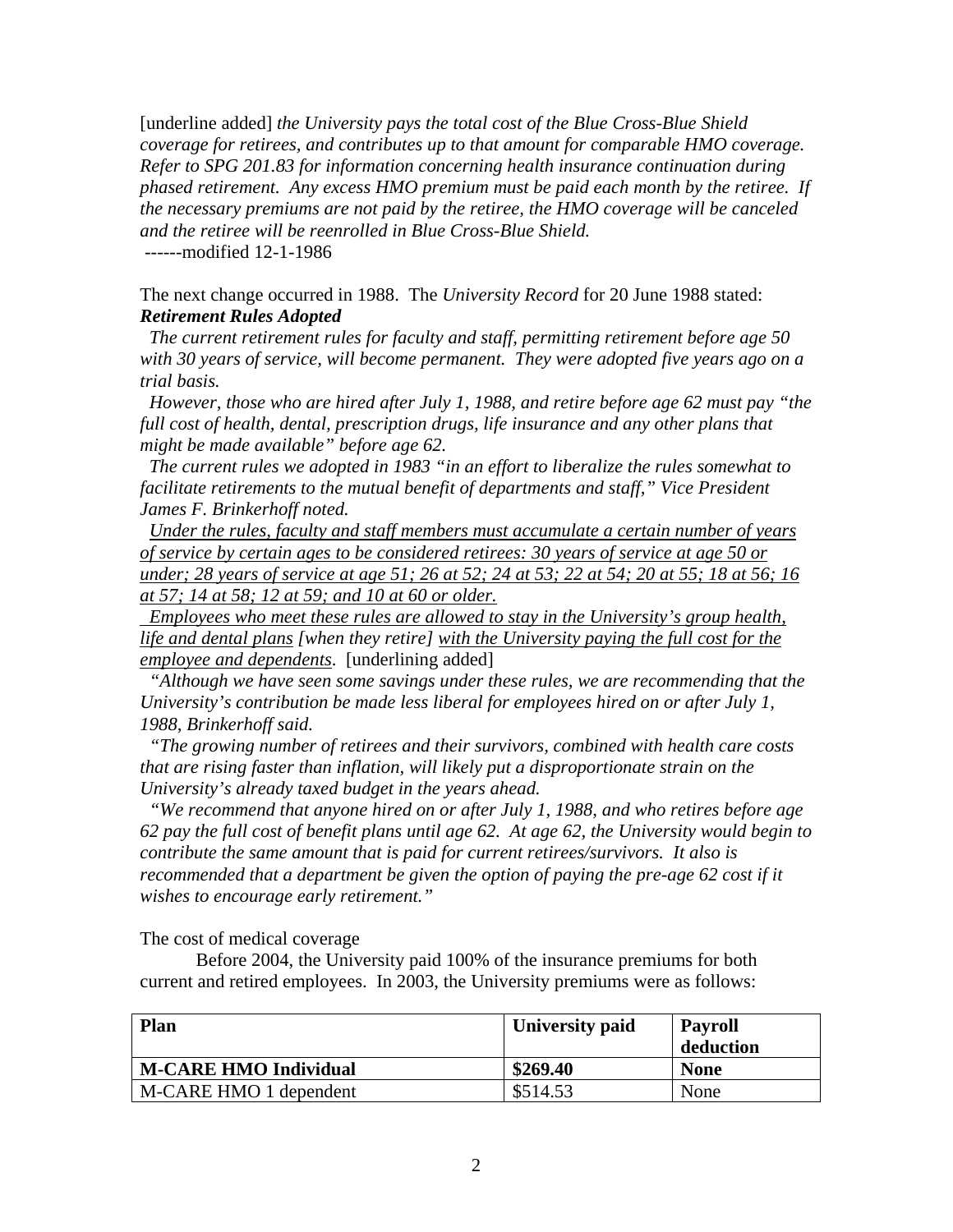| M-CARE HMO 2 or more dependents               | \$537.00 | \$63.74     |
|-----------------------------------------------|----------|-------------|
| <b>Care Choices Individual</b>                | \$297.88 | <b>None</b> |
| Care Choices 1 dependent                      | \$537.00 | \$31.95     |
| Care Choices 2 or more dependents             | \$537.00 | \$127.28    |
| <b>Health Alliance Plan Individual</b>        | \$288.97 | <b>None</b> |
| Health Alliance Plan 1 dependent              | \$537.00 | \$14.93     |
| Health Alliance Plan 2 or more dependents     | \$537.00 | \$107.41    |
| <b>M-CARE POS Individual</b>                  | \$310.88 | <b>None</b> |
| M-CARE POS 1 dependent                        | \$537.00 | \$55.81     |
| M-CARE POS 2 or more dependents               | \$537.00 | \$155.11    |
| <b>BCBSM/United Individual</b>                | \$445.21 | <b>None</b> |
| BCBSM/United 1 dependent                      | \$537.00 | \$313.36    |
| BCBSM/United 2 or more dependents             | \$537.00 | \$455.82    |
| <b>Comprehensive Major Medical Individual</b> | \$274.06 | <b>None</b> |
| Comprehensive Major Medical 1 dependent       | \$523.44 | None        |
| Comprehensive Major Medical 2 or more dep.    | \$537.00 | None        |

In 2003, the benefits office drew together the Committee for Health Insurance Premium Design (CHIPD). This committee met without any public face. No representatives chosen by the faculty were invited. Indeed, when the Chancellor in Dearborn requested that his Chief of Staff be allowed to sit in on the meetings as an observer, he was refused. The CHIPD report was released at the end of October 2003. (See http://www.hr.umich.edu/chipd/ for the full report.)

In 2004, the University changed its long standing policy and promise of covering employee and retired employee insurance premiums as the costs of insurance rose. Here is a table of some of the medical premium costs (with the change from the previous year in parentheses.)

| Plan                                      | <b>University paid</b> | <b>Employee paid</b> |
|-------------------------------------------|------------------------|----------------------|
| <b>M-CARE HMO Individual</b>              | \$304.64 (\$35.24)     | \$16.02 (\$16.02)    |
| M-CARE HMO 1 dependent                    | \$581.86 (\$67.33)     | \$30.62 (\$30.62)    |
| M-CARE HMO 2 or more dependents           | \$626.46 (\$89.46)     | \$88.64 (\$24.90)    |
| <b>Care Choices Individual</b>            | \$306.14 (\$8.26)      | \$16.10 (\$16.10)    |
| Care Choices 1 dependent                  | \$584.74 (\$47.74)     | $$30.76 (-11.19)$    |
| Care Choices 2 or more dependents         | \$626.46 (\$89.46)     | $$92.16 (-$35.12)$   |
| <b>Health Alliance Plan Individual</b>    | \$312.14 (\$23.17)     | \$16.42 (\$16.42)    |
| Health Alliance Plan 1 dependent          | \$596.20 (\$59.20)     | \$31.36 (\$16.43)    |
| Health Alliance Plan 2 or more dependents | \$626.46 (\$89.46)     | $$100.26 (-11.15)$   |
| <b>M-CARE POS Individual</b>              | \$339.56 (\$29.18)     | \$17.86 (\$17.86)    |
| M-CARE POS 1 dependent                    | \$626.46 (\$89.46)     | \$56.22 (\$0.41)     |
| M-CARE POS 2 or more dependents           | \$626.46 (\$89.46)     | \$170.62 (\$15.51)   |
| <b>BCBSM/United Individual</b>            | \$479.80 (\$35.39)     | \$25.24 (\$25.24)    |
| BCBSM/United 1 dependent                  | \$626.46 (\$89.46)     | \$338.20 (\$24.84)   |
| BCBSM/United 2 or more dependents         | \$626.46 (\$89.46)     | \$499.82 (\$44.00)   |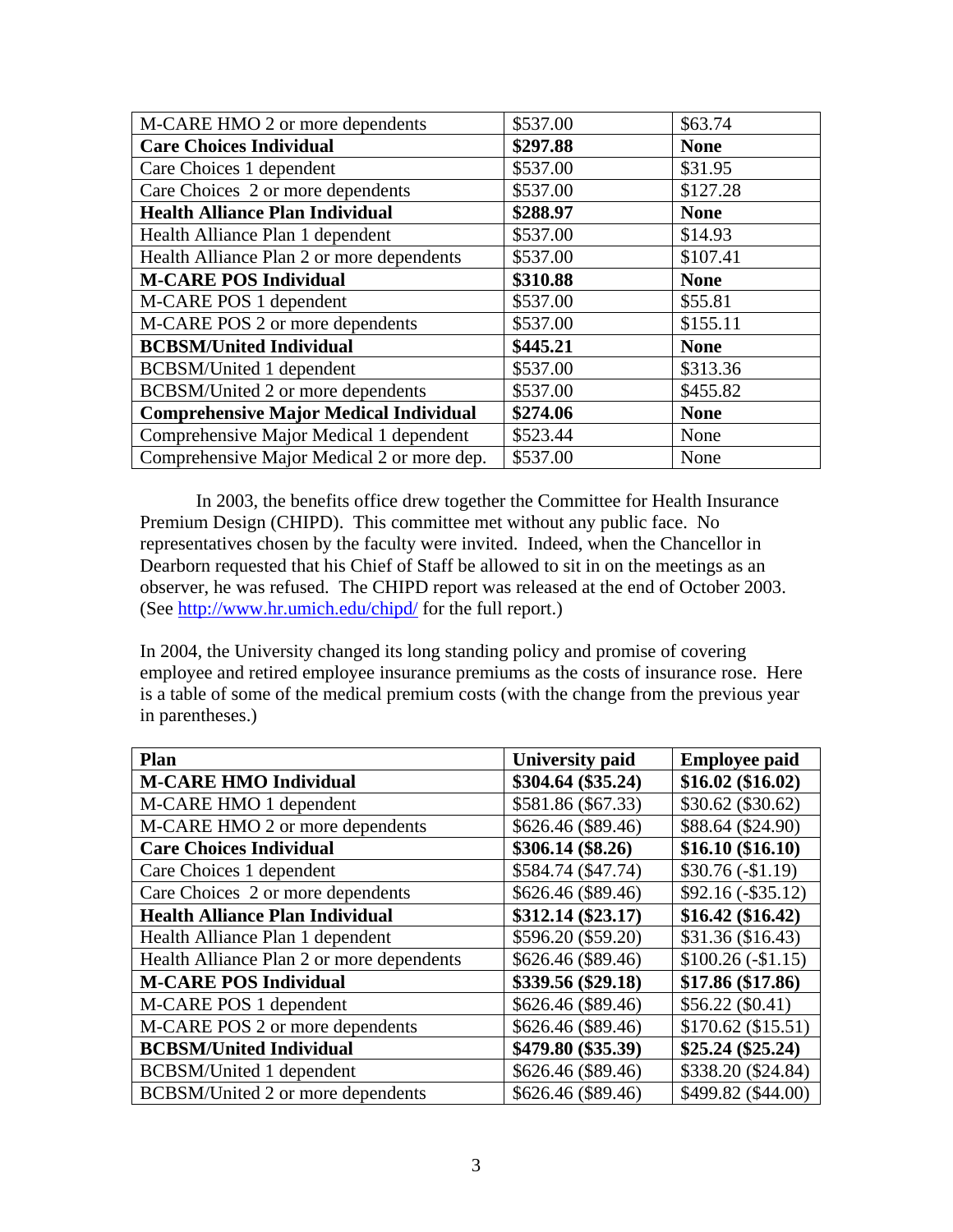| <b>Comprehensive Major Medical Individual</b> | \$289.06 (\$15.00) | $\vert$ \$15.20 (\$15.20) |
|-----------------------------------------------|--------------------|---------------------------|
| Comprehensive Major Medical 1 dependent       | \$552.10 (\$28.66) | $\vert$ \$29.04 (\$29.04) |
| Comprehensive Major Medical 2 or more dep.    | \$626.46 (\$89.46) | $\vert$ \$52.06 (\$52.06) |

Those costs have only continued to escalate. The University has changed coverage and some companies have been bought out, but three of the continuing plans show the rise in costs between 2003-2008.

| <b>Plan</b>                       | Emp   | Emp   | Emp   | Univ  | Univ  | Univ  |
|-----------------------------------|-------|-------|-------|-------|-------|-------|
|                                   | 2003  | 2004  | 2008  | 2003  | 2004  | 2008  |
| MCare or Premiere Ind.            | \$0   | \$16  | \$18  | \$269 | \$305 | \$382 |
| $MC$ are or Premiere + adult      | \$0   | \$31  | \$116 | \$515 | \$582 | \$684 |
| MCare or Premiere +adult $&$ kids | \$64  | \$89  | \$195 | \$537 | \$626 | \$932 |
| HAP Ind                           | \$0   | \$16  | \$22  | \$289 | \$312 | \$382 |
| $HAP + adult$                     | \$15  | \$31  | \$125 | \$537 | \$596 | \$684 |
| $HAP + adult$ and children        | \$107 | \$100 | \$208 | \$537 | \$626 | \$932 |
| Major Medical Ind                 | \$0   | \$15  | \$0   | \$274 | \$289 | \$366 |
| Major Medical $+1$ adult          | \$0   | \$29  | \$49  | \$523 | \$552 | \$684 |
| Major Medical $+$ adult and kids  | \$0   | \$52  | \$101 | \$537 | \$626 | \$932 |

The premium change from 2003 to 2008 is remarkable. In six of the options of these three plans, employees were charged nothing in 2003. A family person with an HMO would have doubled or tripled the monthly contribution. For the same coverage, the University costs increased almost 75% over five years. Coverage that includes an additional adult underwent an even more remarkable change for the employee. In two of the above cases, the employee had no co-premium and the current charge is over \$100 a month. The third had more than an eightfold increase. The cost to the University increased 30 per cent.

The economic model is unsustainable. Neither employees nor the University can bear these increases if they continue into the near future; there is no evidence that the trend will not persist unabated. Adding pressure is the increasing number within the University eligible to retire in the next five years. Currently 1294 faculty members and 3629 staff members are eligible to retire. The number of faculty newly eligible to retire each year will increase from 168 in 2008 to 216 in 2013; for staff the increase is even more dramatic: 721 in 2008 and about 1000 in 2013. Staff members tend to retire younger than do faculty members (62 vs. 65) and this is built into this data.

Unrevealed by the premium increases are changes in the coverage. For example, at the beginning of the period, a physician could refer a patient for a round of physical or occupational therapy. That therapy could occur three times a week and no co-pay was required. If the round was insufficient to resolve the condition, it could be repeated. If a nurse was enduring back pain and could not lift patients, therapy could be prescribed on a continuing basis as needed. That coverage has changed. Now a patient can be referred for physical or occupational therapy one time for a limited number of sessions over a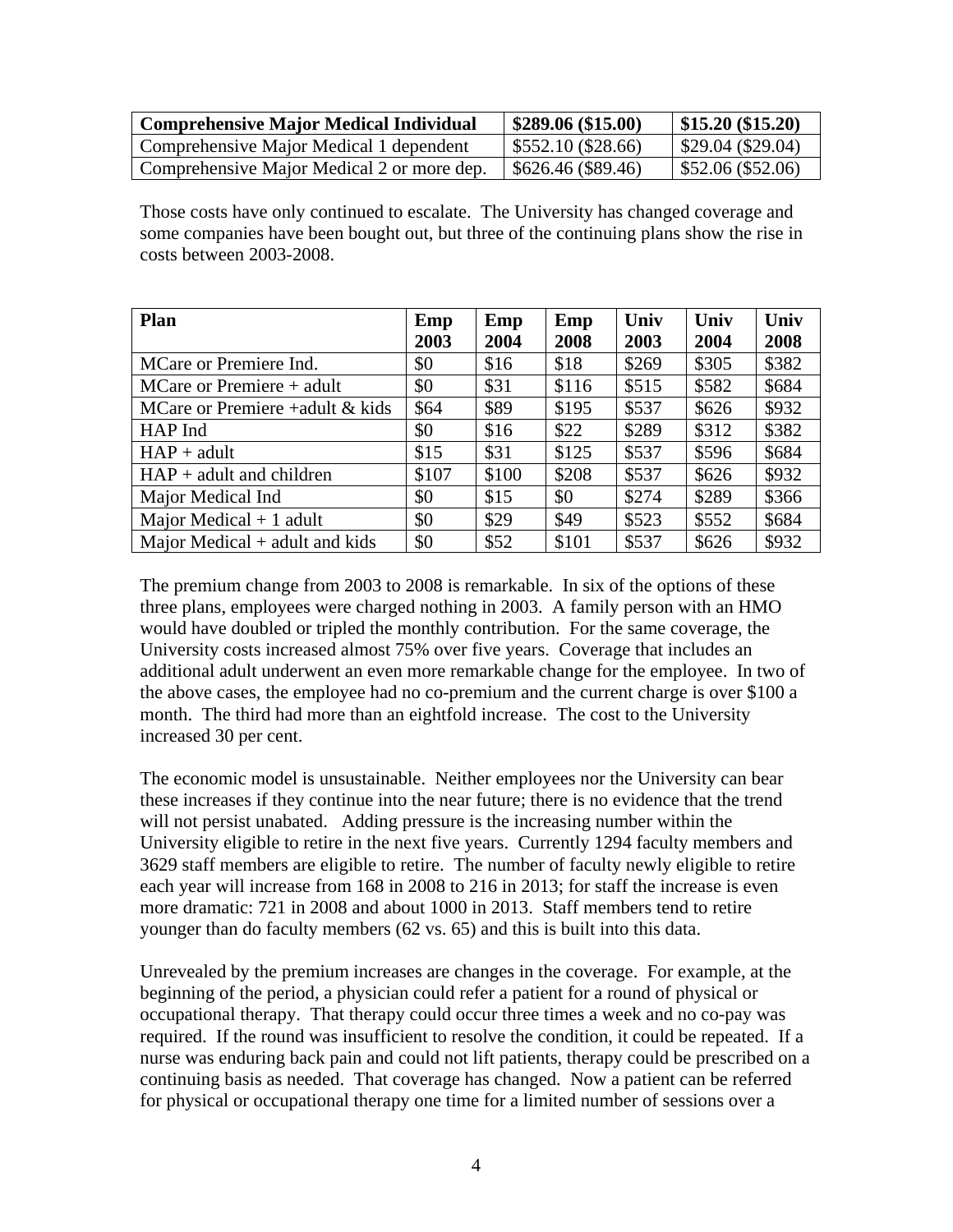three-month span. The patient can never be covered for that condition again; not that year, not any year. Another change occurred, this time with Health Alliance Plan (HAP) coverage. At the beginning of this period, a plan participant could receive a hearing aid if needed, with the benefit available every three years. That coverage is no longer included. We have no list of specific benefits that have been reduced or eliminated during the past five years.

Without a doubt, the insurance premiums would have increased more had the benefit itself not have been reduced. But this is a more hidden area where costs have shifted to the employee. The healthy community benefit and the benefit to the University should be evaluated by those other than the cost-savers. I suspect they are and that it is a hard call, but what benefit is it to the University if a nurse with back pain cannot lift a patient and a second person must be hired as an aid?

# Issues with Medical Coverage

- 1. The primary issue we face is affordability. As stated, the current economic model cannot be sustained. If unchecked, it must finally crush the University and its employees.
- 2. If the issue is considered only from the employee side without considering the total cost of medical coverage for the University, some Universities offer tiered or proportional systems to allow all to obtain coverage at a level affordable to their income. Some Universities (such as the Ohio State University) offer very distinct levels of coverage. For modest co-premiums, employees may purchase a modest coverage level. For significantly greater employee contribution, a significantly superior coverage may be purchased. Other Universities charge a co-premium that is proportional to salary. No employee is charge the full expense, but those earning the least also pay the least. This makes working at the University affordable for the vast and essential support staff that enables us to teach and research and do all that is expected of faculty at this great University. When Eastern Michigan University negotiated a new contract recently, in exchange for the inauguration of co-premiums, all the retirement contribution of the University will be increased to 11 per cent beginning with the third year of the contract.
- 3. Aggressive research must be pressed in finding new models for medical coverage. Eventually, these models will have to be national models. No industry will be able to support the costs flying solo. It could involve a two-payer model with a national base and the University offering its employees additional benefits. For example, knee surgery on a national plan might involve a substantial delay, but a supplementary insurance offered by the University to its employees might make the wait short. Currently, the administrative overhead for Medicare and Medicaid is between 2 and 5%. In Canada, it is 1.3 per cent. In 2004, *The International Journal of Health Services* (Volume 34, Number 1, Pages 79–86, 2004) placed the 2003 administrative overhead of corporate healthcare at 25 per cent. Are the administrative costs of the providers we utilize similar? Did we lose control of these costs by shifting to BCN? If we had control of these costs before, why was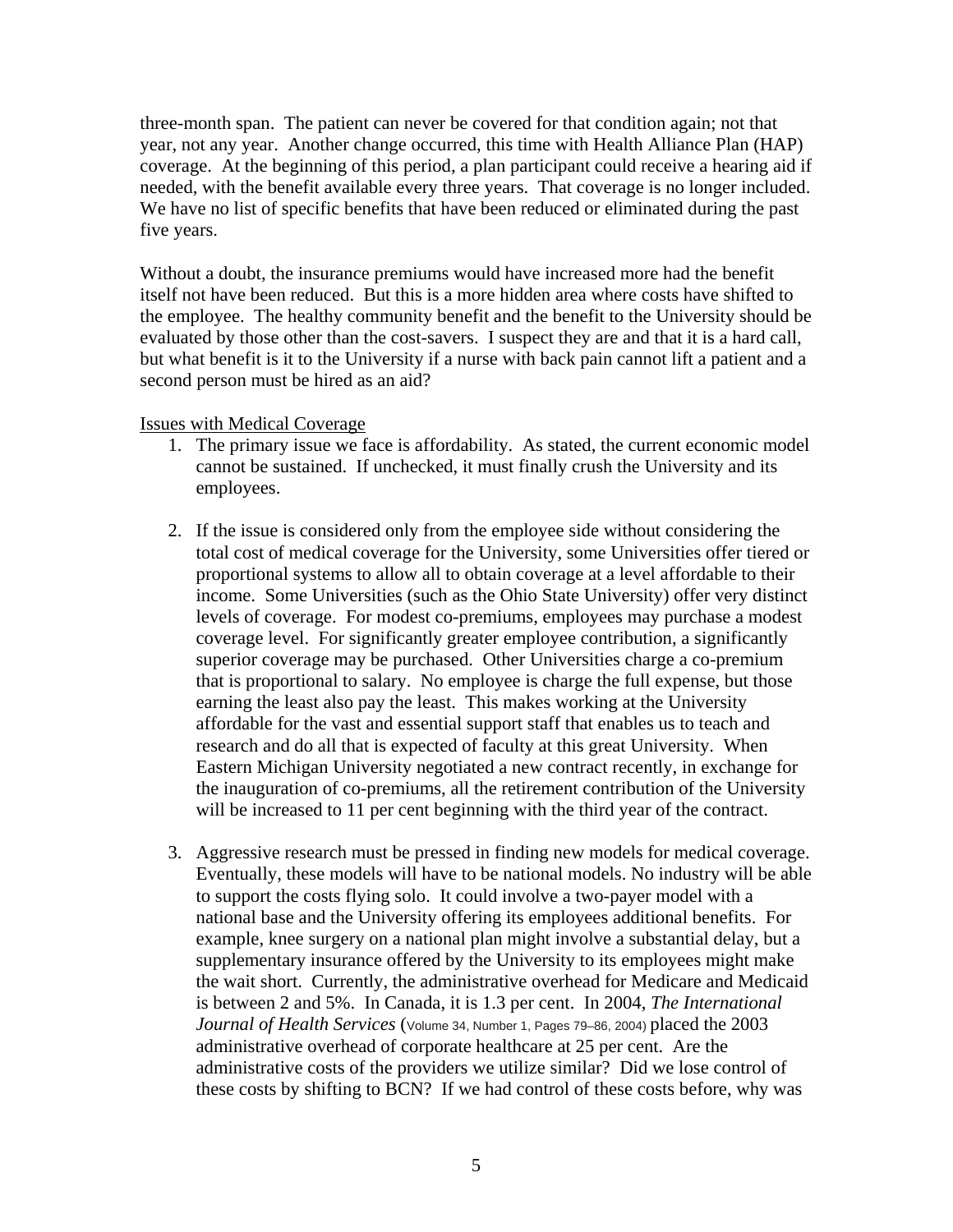the premium of MCare so similar to some of the other HMOs?

- 4. Medical benefits are an area for which we need to be at the table. By "we," I mean colleagues chosen by the faculty. The administration loses an opportunity to gain credibility for the inevitable changes that must be made by leaving faculty-chosen figures out. Having "our people" "there" also heightens the chance of good communication, understanding, and even "buy-in."
- 5. The proactive thrusts of the Healthy Community, exemplified by the Focus on Diabetes, are still in pilot stages. Currently, the University has only committed to continue the diabetic coverage until the end of this calendar year. This next year, the University plans to add cardiovascular coverage. While many in the medical community believe the proactive care will be cost-effective in the long run, the Chief Financial Officer says the jury is still out on that. Moody's, he claimed, would rate the pro-active plans at a "B" level, not junk bond level, but a long way from "A paper." So far, no implementation of this strategy nationally has been shown to be cost-effective. The idea is too new. The strategy requires at least 80 per cent of the participants to follow the discipline. University data that will show the level of compliance has not been tabulated. But a strategic tension is evident. The Chief Financial Officer sees the issue as a financial one – will it be revenueneutral? A different perspective needs to be brought to the fore: does it support the Healthy Community initiative? Are the faculty and staff members of the University healthier because of the initiative? Does it improve their long term prognosis? If so, does that bear a significant impact not only at the individual level, but at the unit level where those persons make a better contribution for a longer time?
- 6. We should encourage the University to support the five identified conditions that can benefit from this type of proactive care. It is commendable that the coverage includes diabetes and soon cardiovascular-risk conditions.
- 7. Until recently, the University covered most of the Medicare B premium for retirees. This support ceased for those retiring after March 31, 2007. Those who retired before that date had the University contribution capped at just under \$50. That change is a cost shift for retirees of \$600 per year, even disregarding the increases the University had made in their contribution up to that point. Medicare B premiums are increasing in cost and the federal government is varying the rate according to income.
- 8. This is an area in which we must maintain open lines of communication with employee unions negotiating with the University. The next union contract up for negotiation is that of the nurses. After than, I believe, is "skilled trades." When CESF met with negotiators representing the nurses, skilled trades, and LEO earlier this year, it was evident that a lack of communication among us all resulted in a weaker position.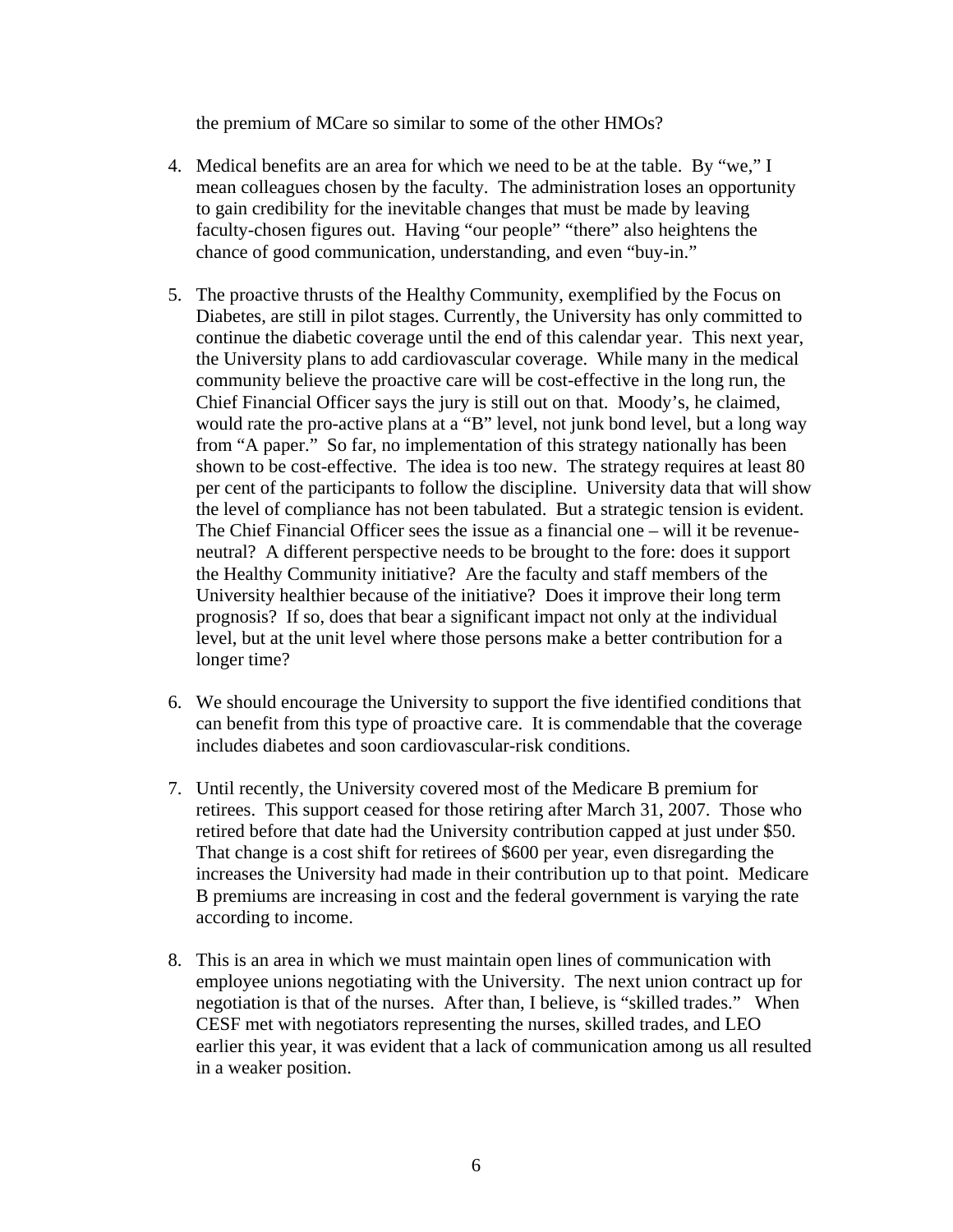9. Finally, it would be useful to have a detailed report of the medical coverage changes over the past five years. It is easy to make the assumption that the coverage offered from one year to the next is the same, although the premiums are higher. Such is not the case. The premiums are higher, but we are receiving less as well.

# Dental insurance

 The current dental coverage (Metlife) by the University is weak. Three plans are offered; most at the University choose the most basic plan (one) unless they anticipate more extensive dental needs. Plan three provides better coverage. (Almost no one chooses plan two). Knowing that a crown or braces are in the offing, many delay the expense until they can move from Plan one to Plan three. Herein lays the quandary. The benefit of insurance is that risk is spread. By self-selecting on the basis of risk, a smaller pool of patients use plan three and usually only when they anticipate incurring greater expense.

Late last year, the Benefits Office issued an RFP (Request for Proposal) to replace the current dental plan. SACUA office has recently requested copies of the proposals received; the bidders were specifically alerted that the proposals were FOIA-able. We have yet to receive the proposals.

# Issues with the dental coverage

- 1. The current Metlife coverage is inadequate for even the basic charges of the Ann Arbor area. When I questioned the representatives several years back during a Dearborn presentation, they said the "usual and customary charges" were based on a much wider area in Michigan because Ann Arbor was too expensive. Many dentists charge more than the plan coverage for the routine cleaning or the annual x-rays; some dentists, even at the dental school, will not accept the University insurance. Even with Plan three, dental coverage for more extended needs is appallingly insufficient. Employees inevitably face significant out-of-pocket expenses.
- 2. The current plan is not melded well with the Healthy Community initiative. The outstanding example of this is in the "Focus on Diabetes" program. Studies at this University have shown that sugar level maintenance with diabetics is enhanced with four cleanings a year instead of the standard two. Delta Dental has implemented this finding is some of its plans. Metlife does not offer this under its current University offering, nor have I read of Metlife offering this coverage in any of its plans.
- 3. The RFP issued by the benefits office proposes many of the right questions, including the coverage for additional cleaning for particular medical conditions. It asks for the vendors to be creative in their responses. It contains a poison bullet, however. Whatever proposal is made, it must be cost neutral. The University will not increase its contribution. This in effect freezes the University contribution level at the dollar rate (without inflation) of the beginning of the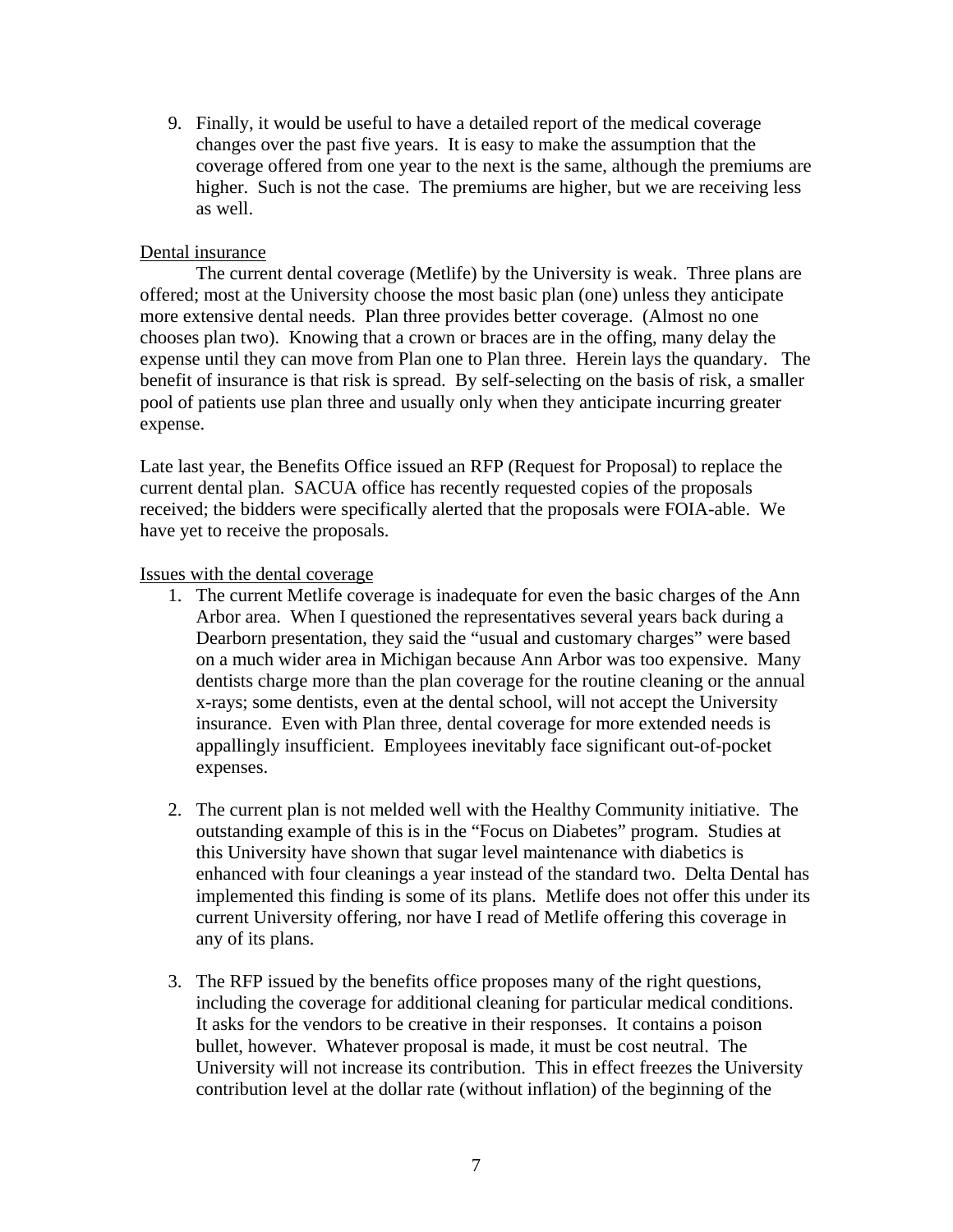previous contract with Metlife. This guarantees that the coverage will be less adequate than it is now.

- 4. Retirees have been locked in to Plan option one. Many retirees have asked that they be allowed to make an annual choice about their level of coverage.
- 5. Some have suggested that one structure that would even out the income the University would expect in the higher level plans would be to make the commitment for more than one year – two or three being suggested. This would provide a wider base to better endow more extensive insurance needs.

### Vision coverage

 The Davis Vision product is not insurance. Those University employees that choose this coverage are paying for an eye examination (also covered by many medical insurance plans) and a pair of prescription eyeglasses purchased through an in-network provider. Frame selection is limited; those wishing designer frames pay additional. Many brands of contact lenses are also covered. The University does not contribute to this plan.

## Issues with vision coverage

 The benefit of the University participating in this plan is the cost-saving of group purchase. An annual eye examination is covered by most of the medical coverage plans. Many employees of the University do not choose this coverage, opting to purchase their eyewear without a coverage plan.

# Legal coverage

 The Hyatt plan is arranged for, but not financially supported by, the University. Provides professional legal assistance for a variety of matters, including wills, family matters, debt defense, real estate matters and document preparation.

#### Issues with legal coverage

 The single observation I have heard was that participants had to call the plan to find the extent of the coverage. I have heard no complaints, but this seems to be a service used largely by folks who wish to make or update a will. (Simple will preparation services are also available for participants in the University's optional life insurance plan.)

### Basic Life Insurance

 The University pays for \$30,000 in life insurance for every employee. Retired employees are covered in varying amounts according to age and years of service with a benefit of \$15,000 (age 50-55 with 30-20 years of service) to \$2,000 at age 66 and older.

#### Term life insurance

 This is funded solely by the participants, although the University is able to negotiate a group rate. Coverage is up to 6x salary, capped at \$1,000,000. Children are covered for \$5,000 and partners for \$25,000 or \$50,000.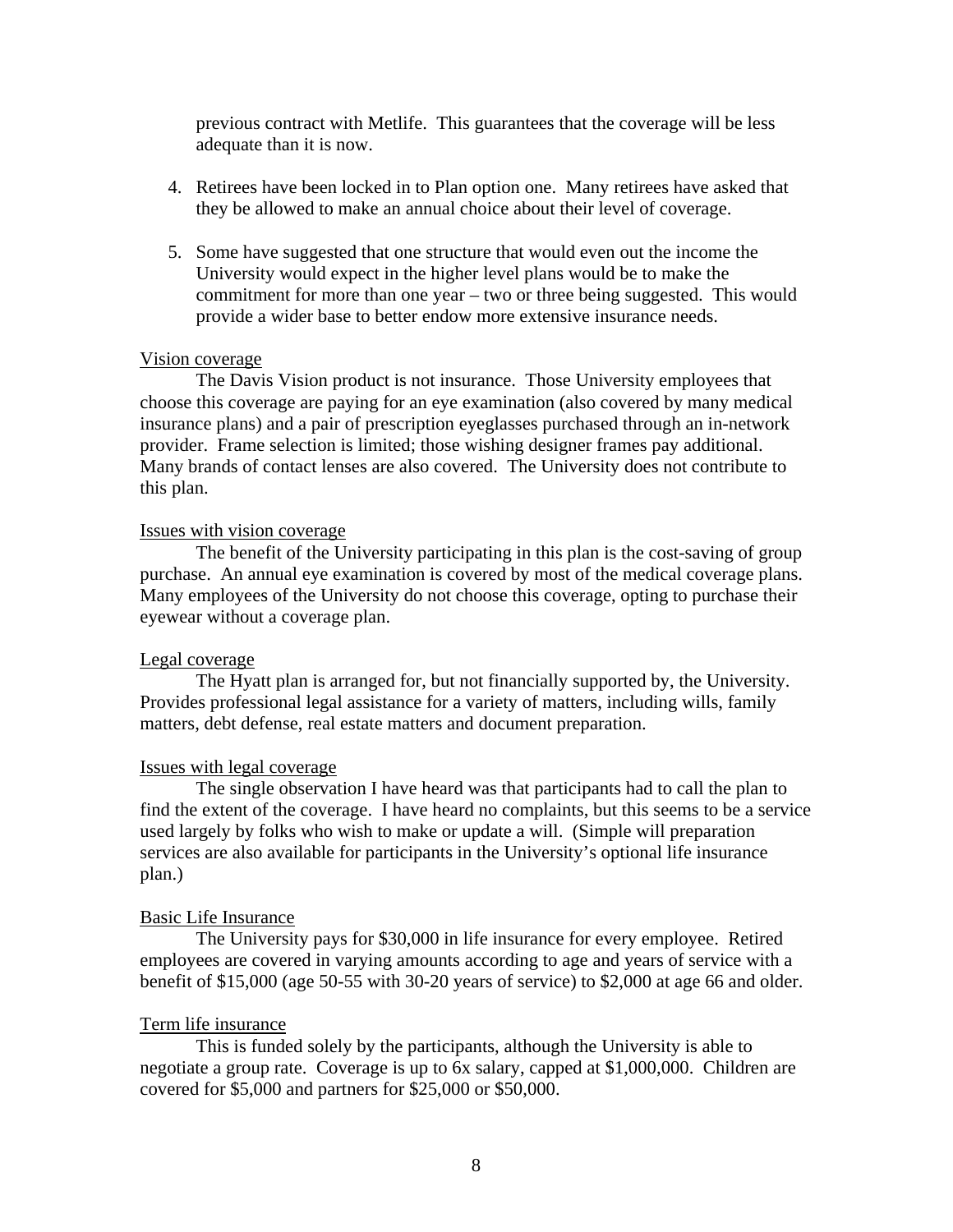## Issues with optional term life insurance

 Some would like to be able to buy into a plan through the University that would cover some retirement years as well. A package with terms for a decade might fit the needs of these. While this type of insurance can be purchased on the "outside," it does not offer the potential savings of a group.

## Travel accident insurance

 The University provides a benefit to those travelling on University business. The coverage level was increased last September. For death, the University provides \$100,000 or ten times the annual salary (whichever is greater) with a ceiling of \$500,000. There are also benefits for dismemberment or disability (maximum \$4,000,000 per incident). The University pays the entire premium. This coverage includes professional meetings and sabbatical, but not vacation or travelling to and from work.

### Long-term care plan

 The University is offering a new long-term care plan with an enrollment period between April 1 – May 2 2008.

### Long term disability

 This benefit is available for faculty (and others) upon hire to a 50% or more appointment lasting at least eight months; the University begins contribution after four years. It is for total disability. This provides 65% salary replacement minus other income from public sources. Maximum one can receive is \$23,000 per month. Health insurance, prescription care, basic retirement plan contribution, and group life insurance benefits continue to be covered by the University.

## Basic retirement savings plan

 The University matches an employee's five per cent retirement contribution with a ten per cent contribution. This money goes to a TIAA-CREF of Fidelity account, diversified according to the employees wishes.

#### Issues with basic retirement savings plan

 Concerns have been raised whether the University's contribution might go on the chopping block. The advantage to the University is that this amount is easy to budget. At hiring, this is an automatic ten percent added on to the salary. Medical coverage is very different; the costs of that coverage continue to escalate. In the most recent contract negotiation at EMU, the University exchanged an agreement for co-premiums on medical insurance for an eleven per cent match starting in the third year of the contract.

#### Dependent Scholarships

Every year the University retains the overage of the prepaid medical and dependent care reimbursement accounts. Faculty and staff estimate how much they are going to spend in these areas and some overestimate. Federal law does not allow the return of those monies to the contributor so the University has placed this money into a